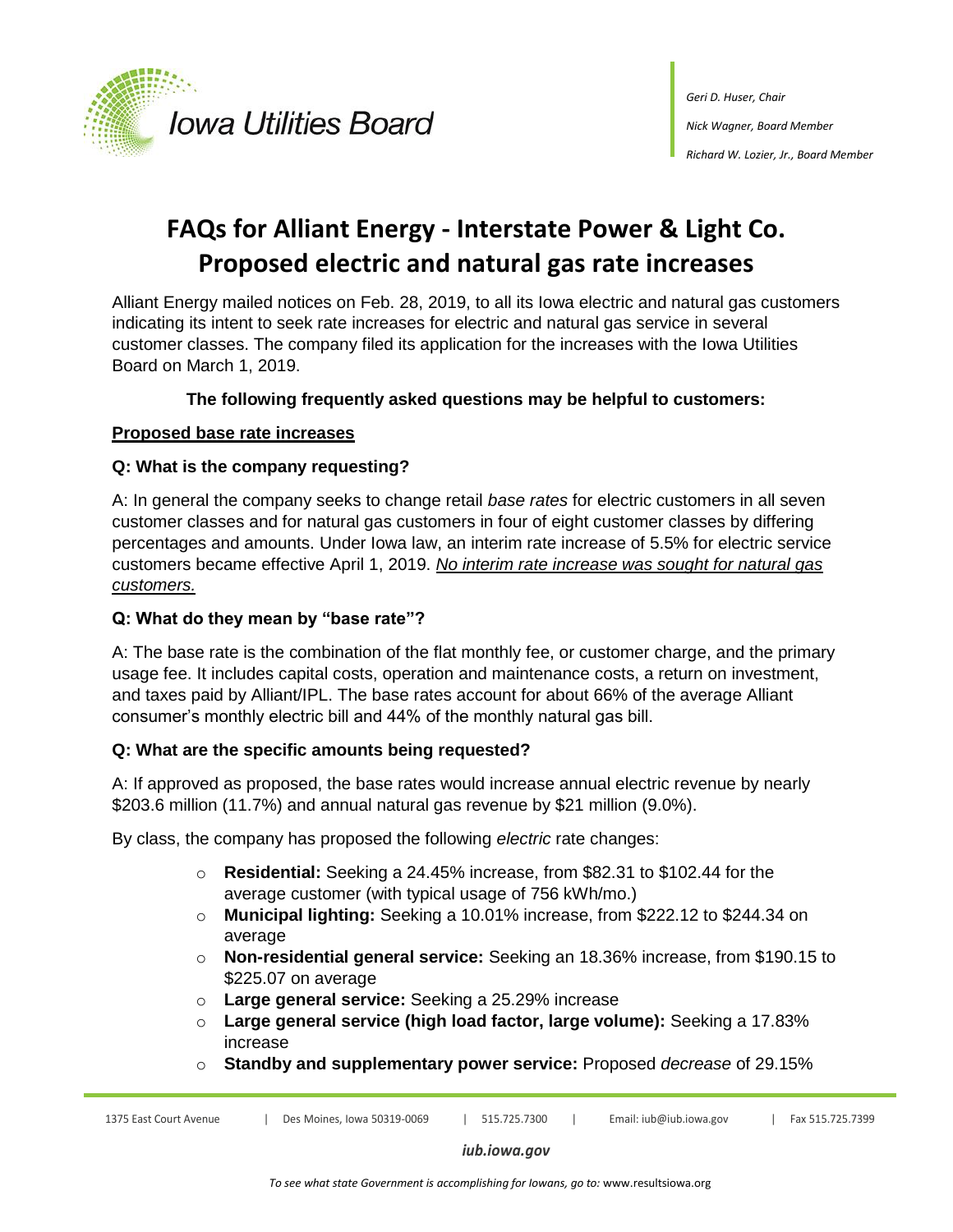o **Large general service – supplementary:** Seeking a 33.23% increase

By class, the company has proposed the following *natural gas* rate changes:

- o **Residential:** Seeking a 25% increase, raising average base rate for service from \$28 to \$35 a month (with typical use of 64 therms/month)
- o **Non-residential:** Seeking a 14% increase, from \$95 to \$108 a month on average
- o **Small volume transport:** Seeking a 19% increase, from \$3,198 to \$3,819 on average
- o **Small volume transport – balancing:** Seeking a 17% increase, from \$539 to \$631 on average
- $\circ$  No increases sought in large general service, contract demand, large-volume transport or pipeline corridor classes

## **Q: Why is the amount they are requesting based on proposed costs (known as "future year") and not actual expenses?**

A: Legislation was passed in 2018 allowing the utility to make the request for a rate increase based on a future test year, rather than "historical costs," the previous methodology.

## **Filing comments in a rate case proceeding**

## **Q: Can I provide comments or make a complaint?**

A: Yes. Only written comments will be entered into the specific docket and become part of the permanent record. A court reporter will be present at each of the customer comment meetings and a transcript of each meeting will also be entered into the record and available to review or download from the dockets in the IUB's electronic filing system (EFS).

**How to file:** File online in the dockets using EFS (efs.iowa.gov); by email to customer@iub.iowa.gov; by mail addressed to Iowa Utilities Board, 1375 E. Court Ave., Des Moines, IA 50319 (and include the docket number for reference); or call the EFS help desk at 515.725.7337. *Customers with complaints about their individual utility service should follow the process listed below:*

## **For problems with your utility service or questions about your utility bill:**

If you experience utility service issues or have questions, contact your local utility company. If the utility's customer service staff cannot resolve your concerns, ask to speak to a supervisor.

## **What to do if you cannot get the matter resolved by your utility company:**

If you contacted your utility company and have tried unsuccessfully to resolve the matter, contact the Iowa Utilities Board Customer Service staff and request assistance.

## **How do I contact the Customer Service staff of the Iowa Utilities Board?**

By telephone: Call (515) 725-7321 or, toll-free, (877) 565-4450 By email: [customer@iub.iowa.gov](mailto:customer@iub.iowa.gov) By US Postal Mail Addressed to: Iowa Utilities Board, Attention Customer Service, 1375 E. Court Ave., Des Moines, IA 50319-0069.

You also may file electronically using the IUB Online Complaint Form: <https://iub.iowa.gov/consumers/complaints-about-utility/online-complaint-form>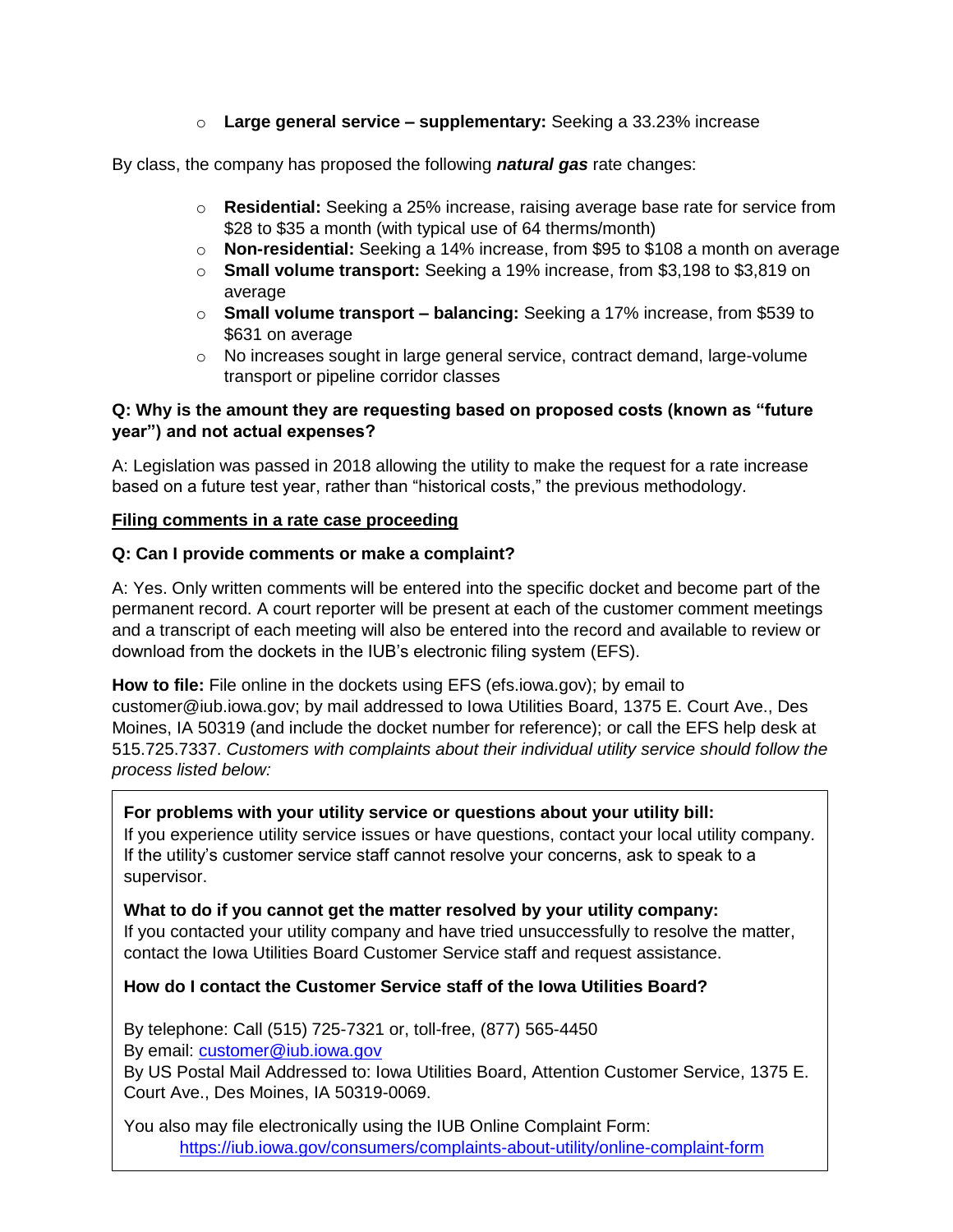## **Also, 10 customer comment meetings are scheduled:**

- **Creston:** 5:30 p.m. Thursday, April 11, at Southwest Community College, Instructional Center, 1501 W. Townline St.
- **Marshalltown:** 5:30 p.m. Tuesday, April 23, at Iowa Valley Education Center, 3702 S. Center St.
- **Storm Lake:** 5:30 p.m. Wednesday, May 1, at Buena Vista University, Estelle Siebens Science Center, 610 W. 4<sup>th</sup> St.
- **Mason City:** 11:30 a.m. Thursday, May 2, at the Historic Park Inn, 7 W. State St.
- **Decorah:** 6 p.m. Thursday, May 2, in the Hotel Winneshiek, 104 E. Water St.
- **Ottumwa:** 6 p.m. Wednesday, May 8, at the Bridge View Center, 102 Church St.
- **West Burlington:** 11:30 a.m. Wednesday, May 22, at Southeastern Community College, Building 300, 1500 W. Agency Road.
- **Clinton:** 5:30 p.m. Wednesday, May 22, at Clinton Community College, Tech Center, 1951 Manufacturing Drive.
- **Dubuque:** 11:30 a.m. Thursday, May 23, at the Hotel Julien, 200 Main St.
- **Cedar Rapids:** 5:30 p.m. Thursday, May 23, at Kirkwood Community College, Ballantyne Auditorium, Iowa Hall, 6965 Tower Road S.W.

## **Q: Who runs the customer comment meetings?**

A: The IUB presides over the meeting and will accept comments from the audience after a brief introduction. Alliant representatives will be available to explain the proposed rate increases and answer questions. The Office of Consumer Advocate (OCA), a division of the Iowa Department of Justice, is also present.

## **Q: What if I can't attend a public meeting?**

A: There will be an opportunity to participate remotely for at least one of the meetings but the date and location is not yet determined. Visit the IUB website at **iub.iowa.gov** for details about remote participation once that is finalized.

## **Interim rate increase**

## **Q: What is the interim rate request?**

A: Alliant implemented a 5.5% rate increase for electric customers on April 1, 2019.

## **Q: Why does the company get an automatic interim rate increase?**

A: Iowa Code 476.6(9)(a) provides that a "public utility may choose to place in effect temporary rates, charges, schedules or regulations without Board review." However, interim (temporary) rates are subject to refund if final rates approved by the Board are lower than the interim rates.

## **Non-standard metering**

## **Q: What is the company seeking?**

A: Alliant is seeking to *create* a \$15 monthly fee for qualifying residential electric and natural gas customers who chooses a non-standard metering alternative.

## **Q: Didn't IUB deny that monthly fee in the AMI order?**

A: The IUB's final order in the AMI ("smart meter") docket (SPU-2018-0007) indicated that was not the correct proceeding for which to seek a monthly fee from customers who opt out of